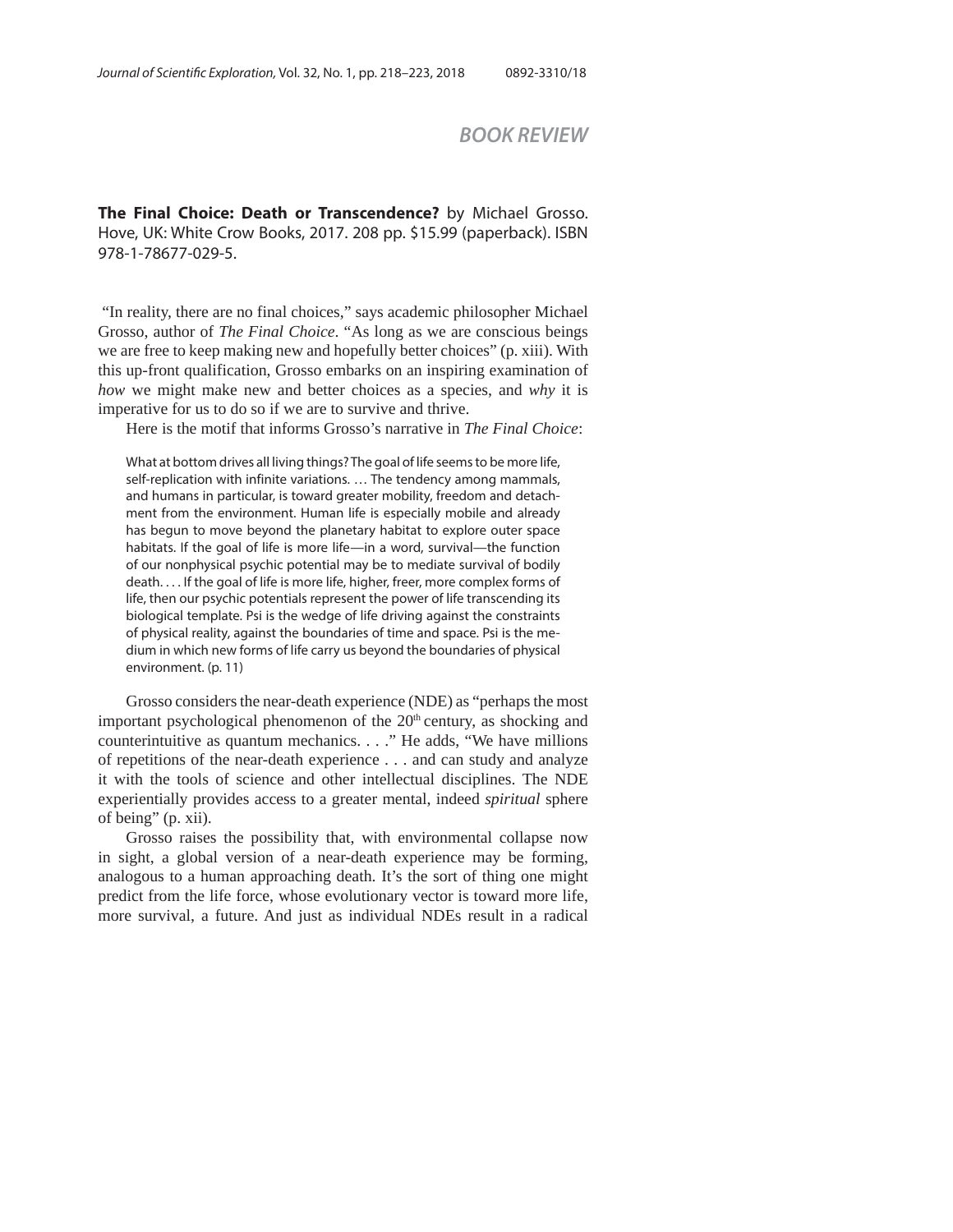transformation and reorientation of the person undergoing them, our planetary citizenry, en masse, may similarly change channels in our priorities, values, and how we live our lives. If so, we just might squeak by. (I'm reminded of a hallway conversation I once had with the late physicist David Bohm. I asked him his opinion of the future of humankind: "Do you think we'll make it?" He paused, thinking intently, then said, "Yes. Barely.")

Grosso's stated goal in *The Final Choice* is "to create a new, fact-based mythology of transcendence." For him, this entails two aspects of transcendence: "the survival of consciousness after death and, no less



momentous, the idea of an extended *trans*personal mind. Pim van Lommel (2010) calls it 'endless consciousness' or following the Upanishads, Erwin Schrödinger (1983) referred to the *one mind.* Later, Larry Dossey (2013) coined the phrase 'nonlocal mind' and has described in detail how we can make sense of being part of the one mind in his book of that title" (pp. xi– xii). (Full disclosure: whether Grosso's favorable nod to my work influences this review is for the reader to decide.)

Grosso employs a *nonlocal* model of consciousness—consciousness that is not localized or confined to specific points in space, such as brains or bodies, nor to specific points in time, such as the present. Nonlocal mind is Mind at Large, as Aldous Huxley and others have called it. Survival follows, because mind that is boundless or nonlocal with respect to time is seemingly eternal or immortal; and mind nonlocal or boundless with respect to space is omnipresent. So the critical question becomes: What is the evidence that mind is nonlocal? Grosso shows how consciousness variously manifests nonlocally, making the case for Mind at Large, a universal or unitary mind of which each individual mind is a part.

Grosso wrote the first edition of *The Final Choice* in 1985. This revised edition takes into account a plethora of findings by consciousness researchers who have emerged in the three decades separating the two editions.

When the first edition of *The Final Choice* was published in 1985, the fear of nuclear war was palpable worldwide. Grosso points out that in Russia, at that time, Gorbachev's *glasnost* (openness) and *perestroika* (removal of barriers) lay in the future. The Berlin Wall and communism seemed permanent fixtures, and mutually assured destruction (MAD) was a strategic principle among the great powers. Here's how Grosso appraised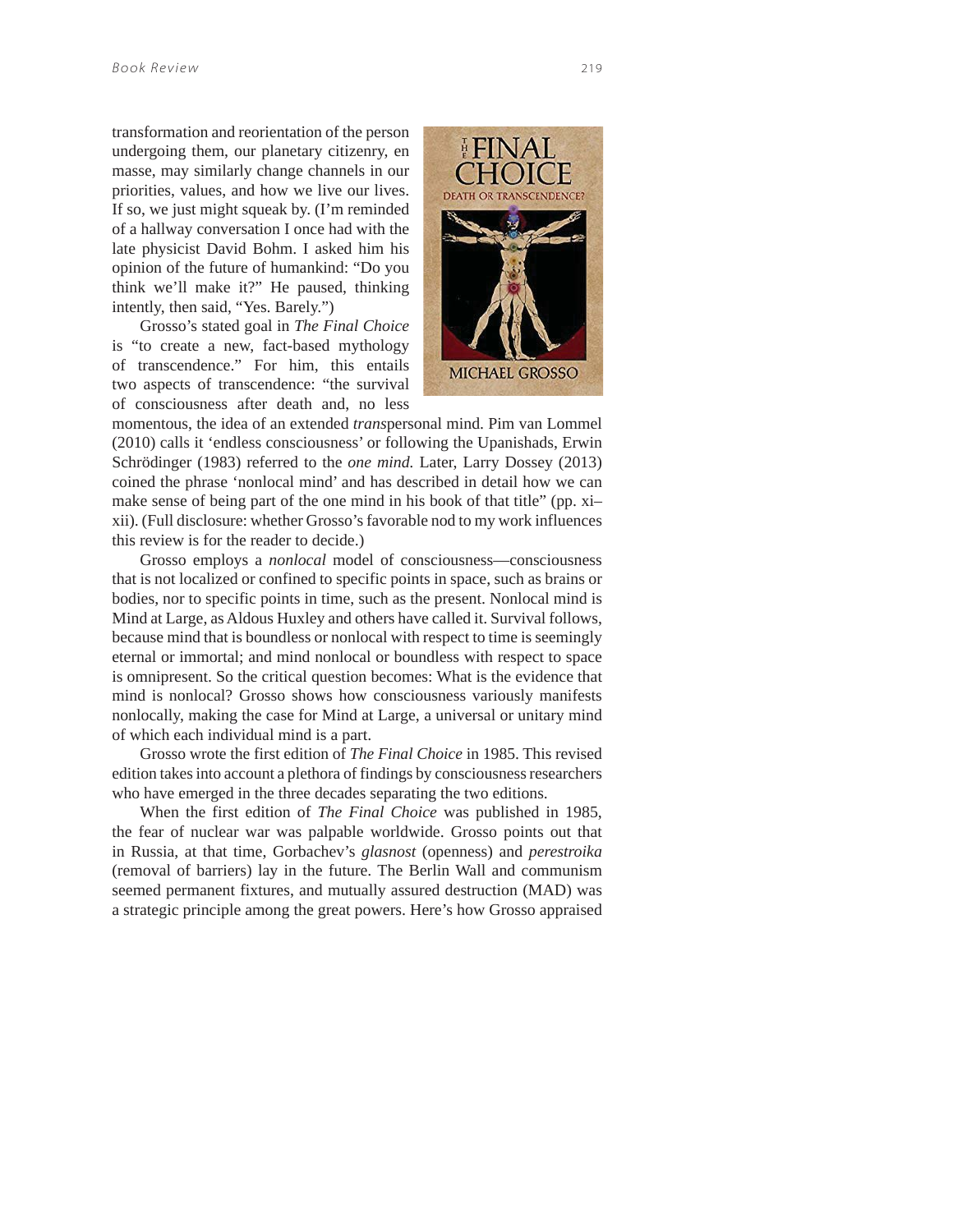this planetary situation and how he responded to it:

I looked around at our fear-and-greed driven world and thought that maybe something like the near-death experience could be the template for the needed transformation.

 I found it helpful as a model for speculating on what might happen to consciousness in the event of a near or actual global disaster.

 The question I kept asking: Are we approaching a time when events of such enormous proportions may jolt the collective consciousness into new forms of awareness, perhaps a more vivid sense of human solidarity?

 As to my aim in this book: Evidence exists of an array of extended human capacities—intellectual, moral, aesthetic, mystical, and superphysical. In the interests of life at large, we need to focus on the skills and rich potentials that human beings possess and think of new ways of mobilizing their creative uses. The times seem ripe for a new Manhattan Project about harnessing and our neglected human potentials.

 There are times of crisis and transition when breakthroughs to a larger frame of reference, a new take on reality itself, can slip into focus, become viable, even inevitable. The discontents of civilization are finding their voices. Instability is magnified by information and communication technologies operating 24/7. . . .

 We live in a strange time. Our fellows have unleashed destructive forces infinitely disproportionate to the moral IQ of the species. Nine nations on earth possess about 15 thousand nuclear weapons, most belonging to the United States and Russia. Such power in the employ of small groups of men or women of dubious mental and moral capacity is an unsettling thought. (pp. xii–xiii)

Grosso has long been one of our keenest science watchers. He has contributed to recent works examining the shortcomings of materialism, such as the seminal *Irreducible Mind* by Edward F. Kelly, Emily Williams Kelly, and others (2007). His concerns encompass one of the strangest twists and turns in our era: how materialistic science, which largely views itself triumphant in the search for knowledge, has sacrificed our own consciousness on the altar of materialism.

The overwhelming consensus among biologists and neuroscientists is that our brain somehow produces consciousness, although there are no adequate explanations how this could possibly be true. The logical consequence is that when our brain and body die, our mind or consciousness is totally annihilated. Other casualties occur before physical death. These include any deep sense of meaning, purpose, or direction to our existence. As Nobel Prize-winning physicist Steven Weinberg (1993) has said, "The more the universe seems comprehensible, the more it also seems pointless." If consciousness results from the swarms of subatomic particles comprising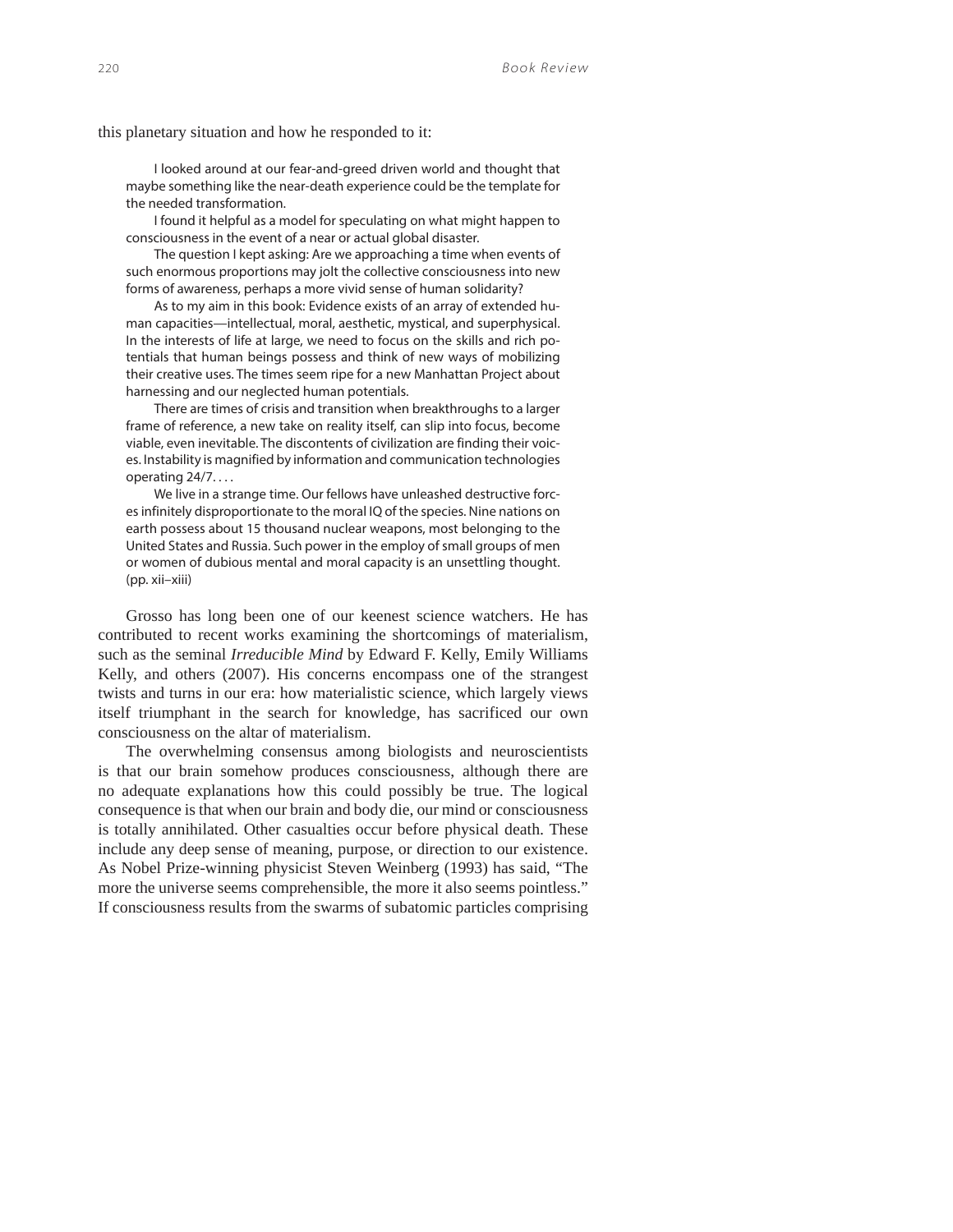a physical brain, many see *self*-consciousness as merely an illusion. As philosopher Daniel Dennett (1992) asserts, "We're all zombies. Nobody is conscious." Of course, not everyone agrees with these presumptuous assertions. As philosopher Galen Strawson (2006) says, "This particular denial is the strangest thing that has ever happened in the whole history of human thought." And computer scientist Bernardo Kastrup (2015) states, "Here we have consciousness trying to trick consciousness into believing that it doesn't exist."

However, against the materialist backdrop all talk of the survival of consciousness beyond physical death—Grosso's position—is widely viewed as a cowardly conceit stoked by primitive fears of extinction. No paid-up scientist, it is often said, should take seriously any hint of transcendence. Rather, better to keep a courageous, stiff upper lip in the face of impending death. As Lord Bertrand Russell (1997) said, "I believe that when I die I shall rot, and nothing of my ego will survive. . . . I should scorn to shiver with terror at the thought of annihilation."

Against this tide of materialism, Grosso explores the mythical, historical, and modern attitudes toward death and the evidence for our possible survival. Those who expect a gee-whiz, wide-eyed, new-age treatment of these issues will have to go elsewhere. Grosso carefully examines the major sides of the survival question. He considers the closed-mindedness of committed materialists toward survival as a dead-end. It is rare, he states, to find any skeptic of survival who has even read the relevant research in areas such as near-death experiences, telepathy, clairvoyance, remote viewing, precognition, and psychokinesis. For Grosso, these issues are not just academic. He acknowledges that personal experiences have made him "naturally more receptive to other people's initially queer-sounding stories," which range "from precognition to being physically attacked by a ghost in a haunted house" (p. xi–xii).

Good news: Grosso's concern for our current dilemmas on this planet are catching. They are increasingly shared by thoughtful people in a variety of disciplines. One example from the diplomatic world will make the point.

Vaclav Havel (1990), the author, poet, and playwright who was the first president of the Czech Republic, saw a hell looming in our world and had the guts to say so on the international stage. As a solution, he endorsed a collective entry into a One-Mind type of awareness he called "responsibility to something higher." As he said in a speech delivered to a joint meeting of the United States Congress on February 21, 1990:

Consciousness precedes Being, and not the other way around . . . for this reason, the salvation in this human world lies nowhere else than in the human heart. . . . Without a global revolution in the sphere of human con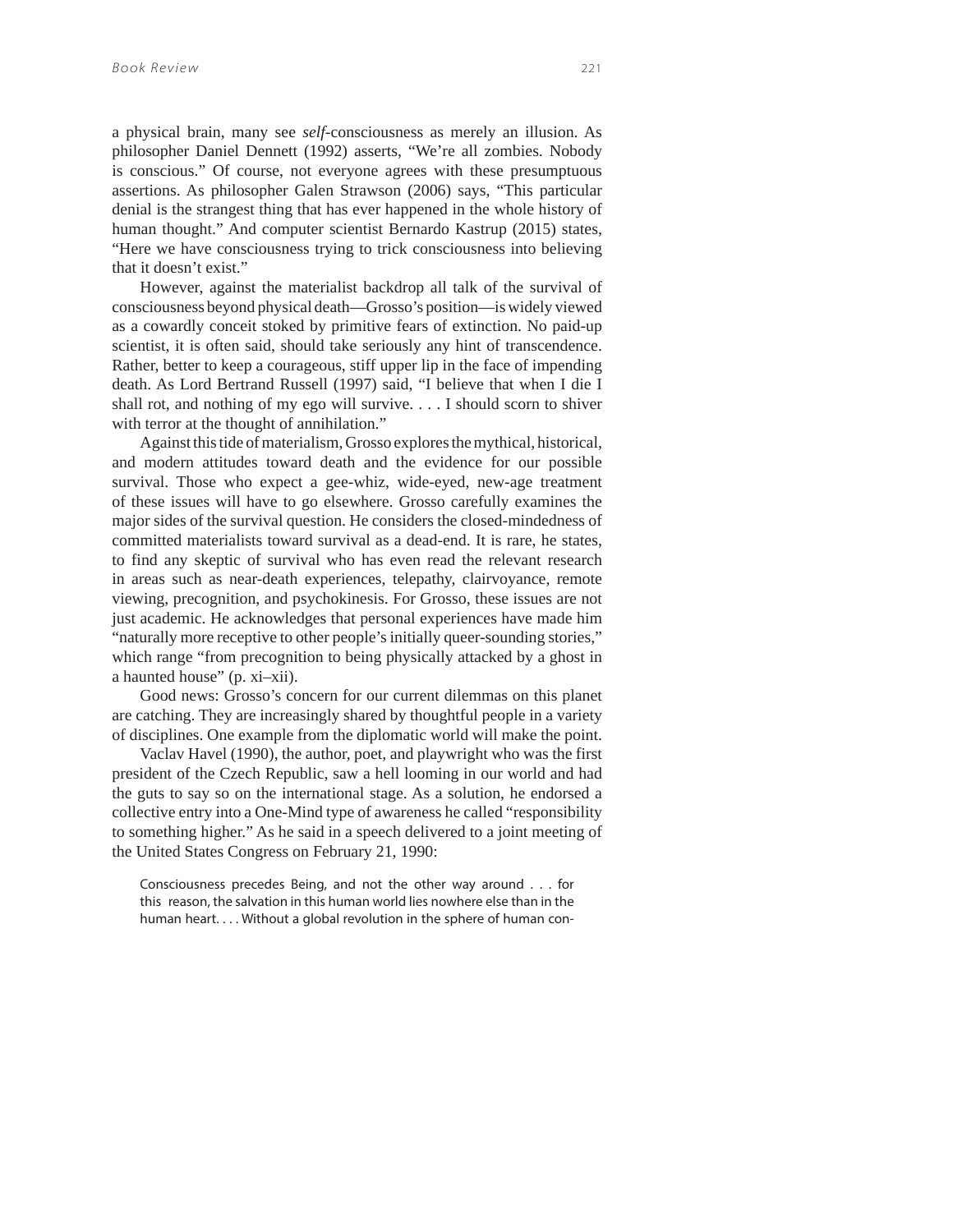sciousness, nothing will change for the better in the sphere of our being as humans, and the catastrophe toward which this world is headed—be it ecological, social, demographic or a general breakdown of civilization will be unavoidable. If we are no longer threatened by world war or by the danger that the absurd mountains of accumulated nuclear weapons might blow up the world, this does not mean that we have definitely won. We are still capable of understanding that the only genuine backbone of all our actions, if they are to be moral, is responsibility. Responsibility to something higher than my family, my country, my company, my success—responsibility to the order of being where all our actions are indelibly recorded and where and only where they will be properly judged.

In a subsequent speech in 1994 at Independence Hall in Philadelphia titled "The Need for Transcendence"—Grosso's theme—Havel spoke of a unified humanity held together by a state of consciousness he called "transcendence":

[I]n today's multicultural world, the truly reliable path to coexistence, to peaceful coexistence and creative cooperation, must start from what is at the root of all cultures and what lies infinitely deeper in human hearts and minds than political opinion, convictions, antipathies, or sympathies—it must be rooted in self-transcendence: Transcendence as a hand reached out to those close to us, to foreigners, to the human community, to all living creatures, to nature, to the universe. Transcendence as a deeply and joyously experienced need to be in harmony even with what we ourselves are not, what we do not understand, what seems distant from us in time and space, but with which we are nevertheless mysteriously linked because, together with us, all this constitutes a single world. Transcendence as the only real alternative to extinction (emphasis added).

 I personally find immense hope in Michael Grosso's book. And I am pleased to report that his views are buttressed by many scientifically oriented physicians, some of whom who are my professional colleagues. I could cite many examples, but one shall suffice: the late physician Lewis Thomas (1913–1993). Thomas was dean of New York University Medical School and Yale School of Medicine and, later, director of research and president of the Sloan Kettering Institute in New York, now Memorial Sloan Kettering Cancer Center. Thomas was a no-nonsense physician and a hard-core researcher. Among the things he questioned was the destiny of consciousness following bodily death. In his 1974 award-winning book of essays, *The Lives of a Cell,* he wrote:

There is still that permanent vanishing of consciousness to be accounted for. Are we to be stuck forever with this problem? Where on Earth does it go? Is it simply stopped dead in its tracks, lost in humans, wasted? Considering